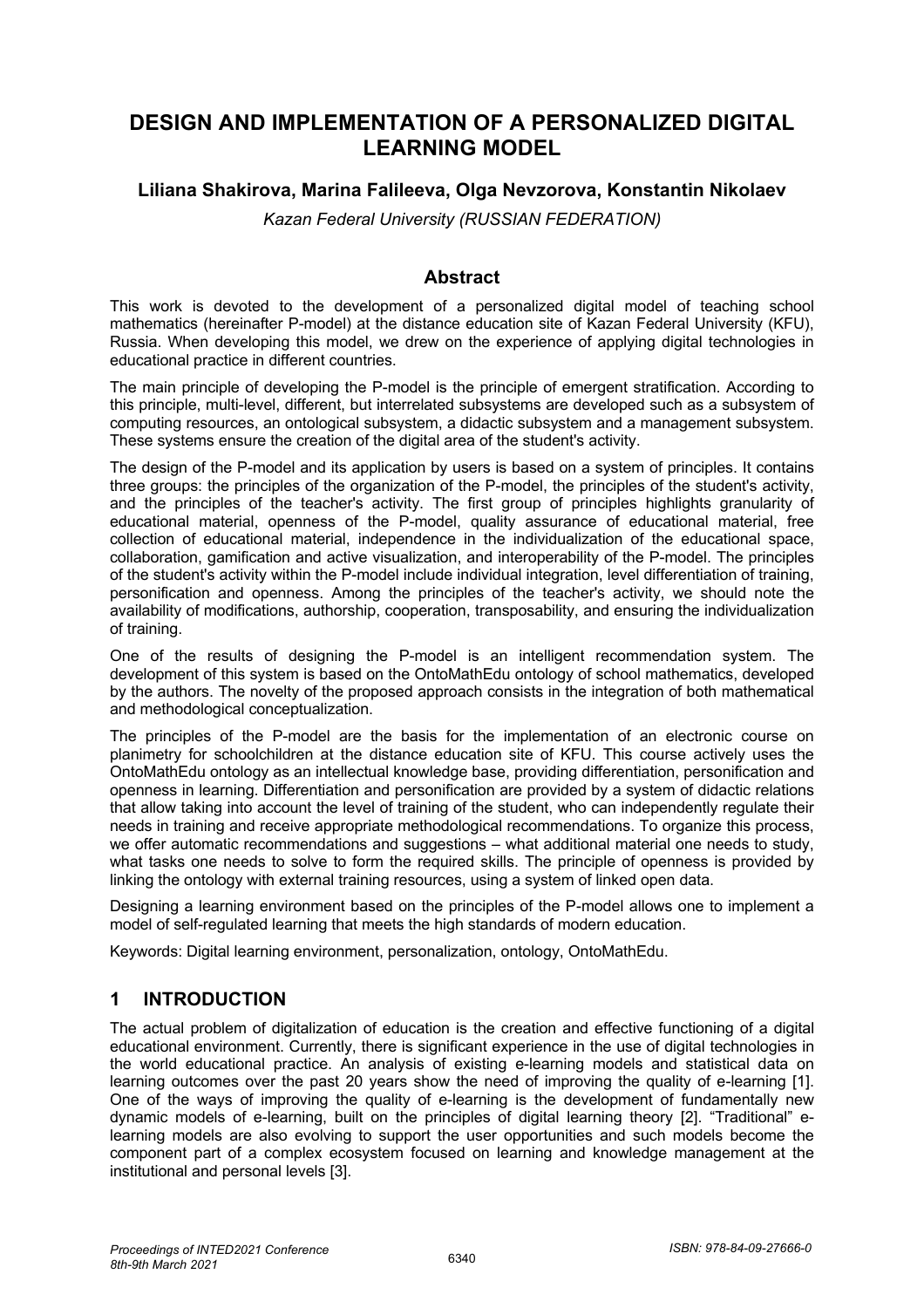Both university teachers and school teachers are in need of new e-learning models. The existing practice of using distance and e-learning in educational institutions does not have the expected effect in the Russian educational community opinion [4]. The contradiction between the need for scientifically and practically grounded digitalization of school and university education and the lack of effective models that provide a low-cost, massive, continuous and integrated educational process, which is adequate to the real challenges of the time, is becoming increasingly apparent [5]. The entire world educational community faces this contradiction. Over the past decade, e-learning technologies have reached a high level, but there remains both a low level of student motivation and their dissatisfaction with learning because of the course content quality and the low level of information competencies of the teachers [6].

Researchers and practitioners have proposed many approaches to existing e-learning challenges. For instance, the work of Savenye [7] discusses the planning, developing, implementing and evaluating a distance web course and its effective using. Brazilian scientists [8] have developed the conceptual foundation of new teaching materials in mathematics for distance learning of students. This approach considers the problem of qualitatively different semiotic means of mathematics embedded in full-time and distance learning and also the development of induced thinking in both forms of learning. Scholars from the Netherlands [9] have studied the course design as the most important methodological component of any educational course. The study [10] identified the types of pre-training profiles. These types have been shown to be associated with the achievement of learning goals. A bottom-up approach provides a more detailed view of the cognitive, emotional, and social aspects of perceived learning as it has been shown in the study on learning theory by Blau et al. [11]. Other studies are underway to build learning concepts in the new digital realities. The digitalization process reveals specific problems in teaching methods in different subject areas.

In mathematics education, difficulties arise associated with the digitization of educational content, which is characterized by a high level of symbolism of the mathematical language, and, consequently, with the development of mathematical search engines [12], with the organization of feedback (for example, in the form of chatbots). In this regard, special applications and programs are needed for the preparation and processing of mathematical content. There are some problems that are associated with the development of subject intelligent systems for direct control of the electronic course and the creation of personalized learning trajectories [13], [14].

To solve the above-mentioned problems the authors of this paper are designing a personalized digital educational platform for distance education at Kazan Federal University, Russia. This digital learning environment is being developed based on the ontology approach. The core of this approach is the new OntoMathEdu mathematical ontology [15]. The ontological approach makes it possible to formalize the content of school mathematics. We also are developing intelligent recommendation systems (hereinafter referred to as IRS), which are used in electronic courses. As a pilot, we are creating a distance course on planimetry for schoolchildren and students (future math teachers).

From a technical point of view, it is necessary to develop an algorithm that will help most accurately predict the optimal learning paths for the user with broad opportunities to implement the emerging wishes of users. Psychological factors must be taken into account when organizing the user-system interaction. Communication should be configured in such a way that the user can trust the system's recommendations and was satisfied with his decisions based on these recommendations. Kutyatin [16] highlighted knowledge-based collaborative filtering systems among the main algorithms used by the IRS.

A review of the main directions of development and use of IRS in education was carried out by Carrera Rivera et al. [17]. One approach is related to the presentation of personalized recommendations in e-learning as web models with consulting for personalized training programs [18]. One of the key challenges is using artificial intelligence techniques to improve the personalization of academic choices, as most of the existing recommendations do not take into account differences in student profile and their characteristics. This task, in turn, requires the creation of large personalized data collections and using machine learning techniques for data processing. It is important to assess the accuracy and efficiency of forecasting personal recommendations. When implementing and constructing IRS, some studies are testing the system to ensure the most accurate forecasting using performance metrics such as recall and accuracy for improving the IRS model. The IRS was used to identify students with learning disabilities [19]. The goal of the IRS was to find areas and performance indicators in which students should improve their knowledge and identify students with low academic performance. Another area is the use of the IRS in educational activities such as recommendations of resources, courses, and different activities [20]. The article [21] presents a recommendation system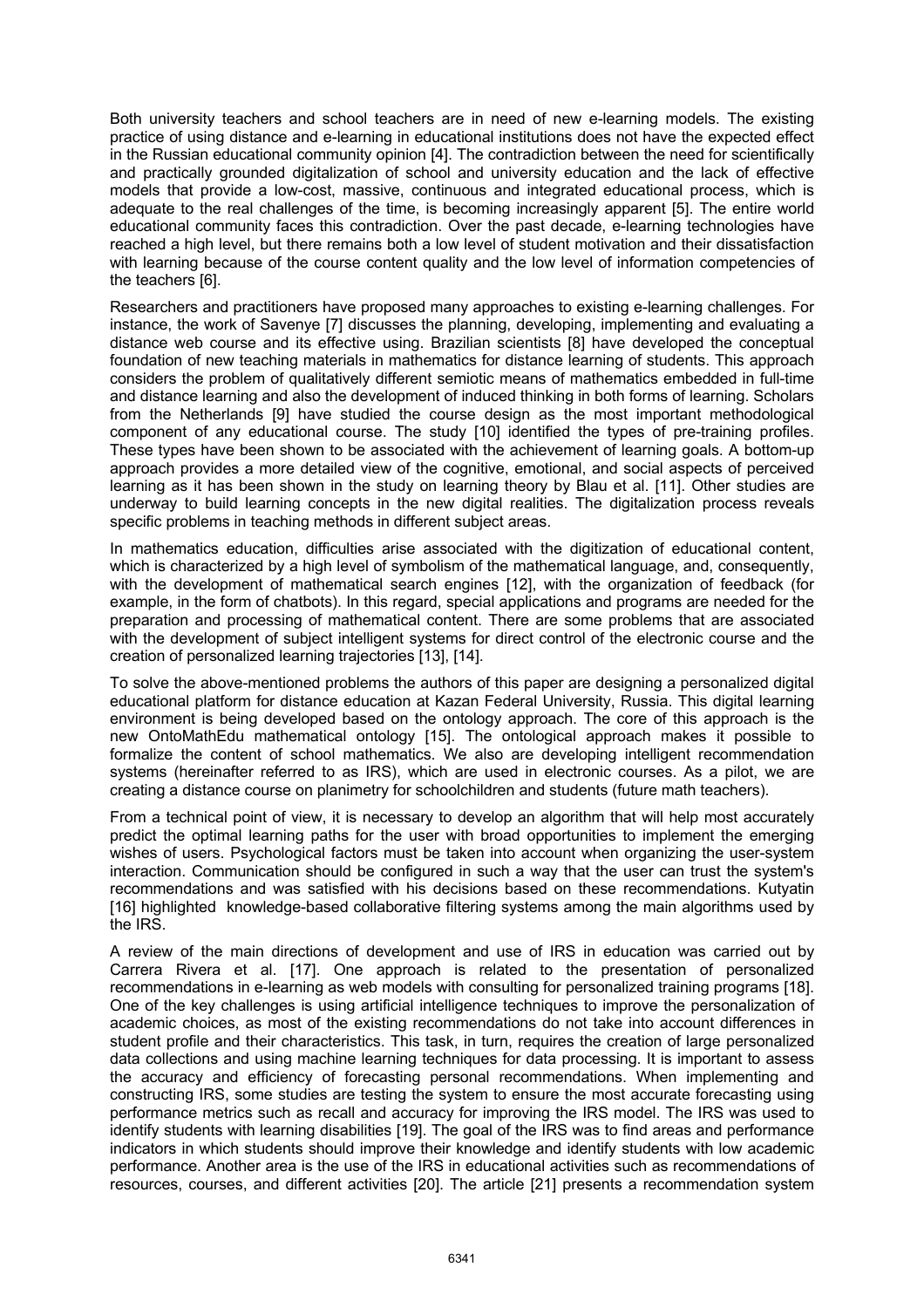with a collective intelligence that offers academic resources on the Internet, including educational videos, non-fiction books, and all useful materials for research.

The goal of our research is developing a personalized digital model of teaching school mathematics (hereinafter the P-model) in the general education system using artificial intelligence technologies. We are developing the IRS using the OntoMathEdu ontology created by authors earlier.

## **2 METHODOLOGY**

### **2.1 Personalized Digital Model Structure**

The architecture of the P-Model is designed based on the principle of emergent stratification of information systems for the digitalization of the economy [22]. On based that principle one develops multi-level, different, and interconnected subsystems that ensure the creation of a digital sphere of the student's activity.

The developed P-Model consists of four following subsystems: 1) ontological one, 2) didactic one, 3) system of computing resources and 4) management system.

The first subsystem allows representing the content of the school math course by the system of concepts of the OntoMathEdu ontology [23].

The second subsystem allows designing a didactic dynamic personalized model of teaching mathematics using the OntoMathEdu ecosystem [24]. Also, this system requires the development of principles for organizing training and the choice of didactic training models such as mixed model, selfregulating model, etc.

The subsystem of computing resources is a system of technical solutions in math teaching based on the electronic course in LMS Moodle. The main functions of this subsystem support high-level programming of the electronic course, the development of the applications with using the ontology.

The management subsystem is used for the development of a system for assessing the process and learning outcomes based on the P-Model. The main functions of this subsystem support building assessment using the digital footprint of users, organizing psychological and pedagogical research and constructing methods for upgrading the course.

The content of the P-Model ontological subsystem includes a combination of mathematical and methodological conceptualization of concepts. The objects of a complex representation of a mathematical concept are axioms, mathematical concepts, definitions, theorems, formulas. The ontology includes concepts, definitions, general concepts, species concepts, alternative definitions, synonyms, visualizations, related theorems, history, concept development, applications, typical tasks. The ontology contains recommendatory links to external educational Internet resources.

### **2.2 Principles of P-model development**

The development of the P-model is based on the following system of principles [25].

- 1 The principle of ensuring the quality of educational content. This principle aims to regulate mechanisms for monitoring the quality of educational content, including test information, drawings, animation, video, and others. It is necessary to take into account the age of the students, their educational learning needs, and also copyrights of the course developers.
- 2 The principle of openness to ensure relationships with the external Internet space. This principle demands from the creators of the course to include links to external resources to provide different approaches to studying the educational material. It allows students to get new opportunities for high-quality teaching.
- 3 The principle of granularity of educational material is associated with breaking the material into micro-fragments. This principle is becoming more and more popular in the design of educational courses, for example, the YaKlass platform works according to this principle [26]. If you compare the material of the math textbook and the educational content of the "Yaklass" platform, you can see significant differences. The advantage of the "Yaklass" digital educational resource is the division of educational material into logical blocks with rich illustrations.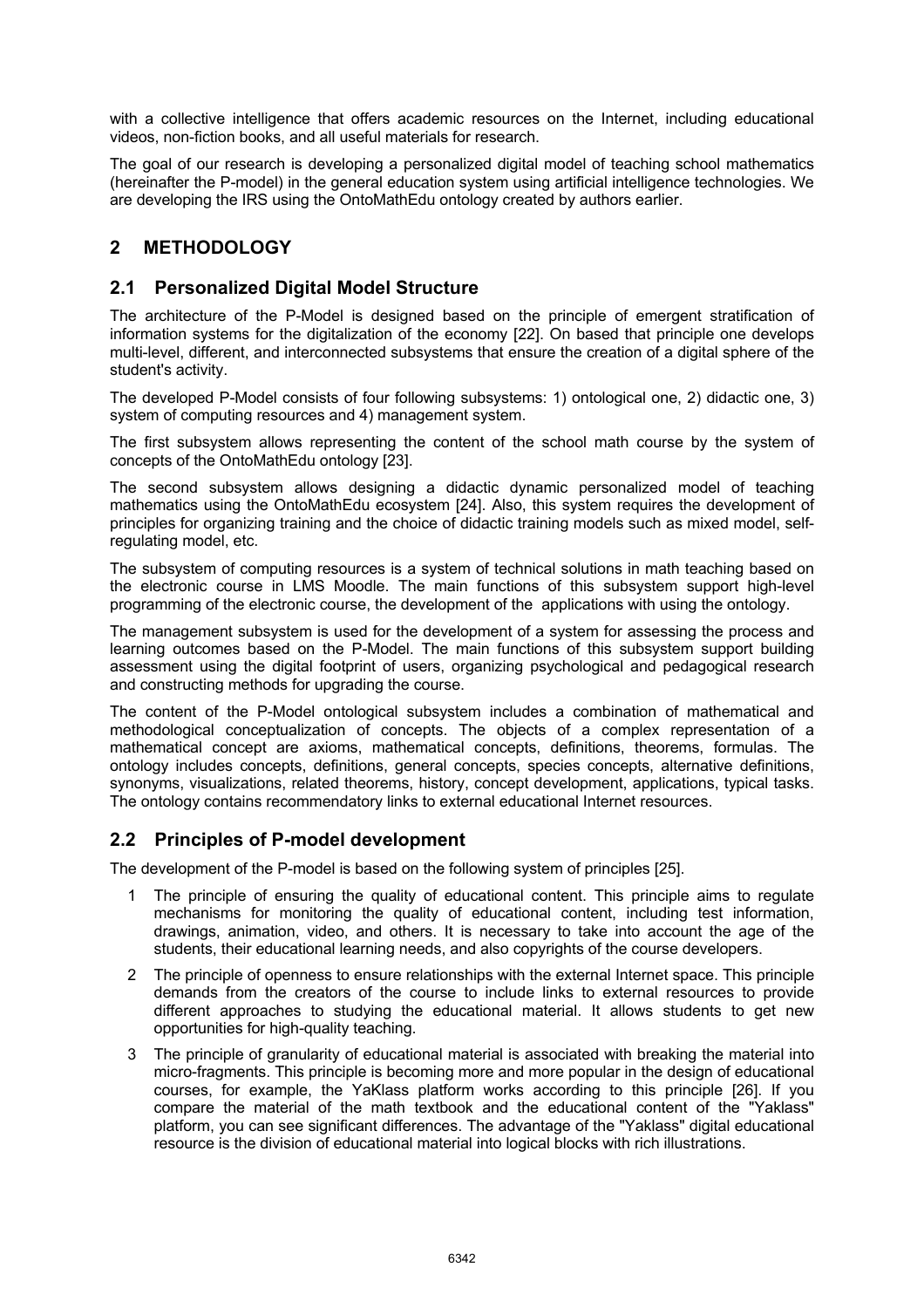- 4 The principle of free assembly of various educational material within a single course provides the ability to collect and combine various educational content (diagrams, slides, interactive lectures, workbooks, wikis, etc.) in one course.
- 5 The principle of independence in the individualization of the educational space provides an opportunity for students to create their own personal educational space (saving important materials or links in their notebook, having a journal with teachers' assessments and comments, saving information on participating in working groups, recording personal achievements in the portfolio, etc.).
- 6 The principle of cooperation between trainees and teachers to solve educational problems using course tools ensures the creation and functioning of working groups of students or joint groups of teachers and students
- 7 The principle of course gamification and active visualization of educational material. There are different types of gamification. Structural gamification is of particular interest. In this case for the current quantitative assessment of the results at the training stages one can use the points in the rating of the trainees. Active visualization is aimed to create useful visual content for specific educational goals for solving educational problems.
- 8 The principle of interoperability is necessary for interaction with other systems without access restrictions.

### **2.3 Development of an electronic course based on an ontological approach**

The new electronic distance course for students in grades 9-11 is being designed in accordance with the above principles that underlie the organization of the P-Model. The complex of principles of the student's activity on the electronic course include the following ones: 1) the principle of individual integration; 2) level differentiation of learning; 3) personification; 4) openness. The complex of principles of teacher activity include the following ones: 1) availability of modifications; 2) authorship; 3) cooperation; 4) transposability; 5) individualization of training.

We consider the taxonomy of educational goals of B. Bloom [23], the theory of the development of geometric thinking by van Hiele [27] and the theory of the levels of assimilation of material by V.P. Bespalko [28] as a psychological and pedagogical basis for choosing educational goals, organizing the structure of the course, building a sequence of teaching materials and developing test systems. These psychological and pedagogical foundations were tested earlier in the implementation of the electronic course of plane geometry for future mathematics teachers [29]. Thus, van Hiele's theory is used as for organizing classrooms and as for developing an electronic course.

The e-course is loaded on the Moodle educational platform and opens up wide opportunities for both students in the study of the discipline and for the teacher in tracking and evaluating the learning outcomes of each course participant. The use of this resource began in January 2013 but the state of the resource has been constantly improved. The first conceptual idea was the organization of blended learning because of there is small teaching hours for teaching plane geometry and, in most cases, because of the low level of training of students in this section of elementary mathematics. Thus, the quality of students' independent work and the mechanisms for tracking its results have become very important. In 2012, a SPOC course (Small Private Online Course) was designed with an "inverted lecture" learning model based on the taxonomy of B. Bloom's learning objectives. As a result, the time freed up due to the primary comprehension of the new learning material by students (knowledgeunderstanding-application) became used to develop higher educational goals in the classroom (analysis-synthesis-assessment).

The Bespalko' theory of the levels of assimilation of material [28] was the ground for the classification of educational tasks and tests. The bank of questions in LMS Moodle is organized in accordance with the classification of learning levels.

## **3 RESULTS**

An important trend in e-learning is the development of intelligent systems to support personal personalized learning models. The paper [30] discusses two interactive visualization tools for learning management systems aimed at improving learning and teaching in online courses. The first tool was developed at the Intelligent Information Systems Laboratory (IISLab) at Tampere University of Technology (TUT). This tool is used to analyze trainees' activity based on automatically recorded data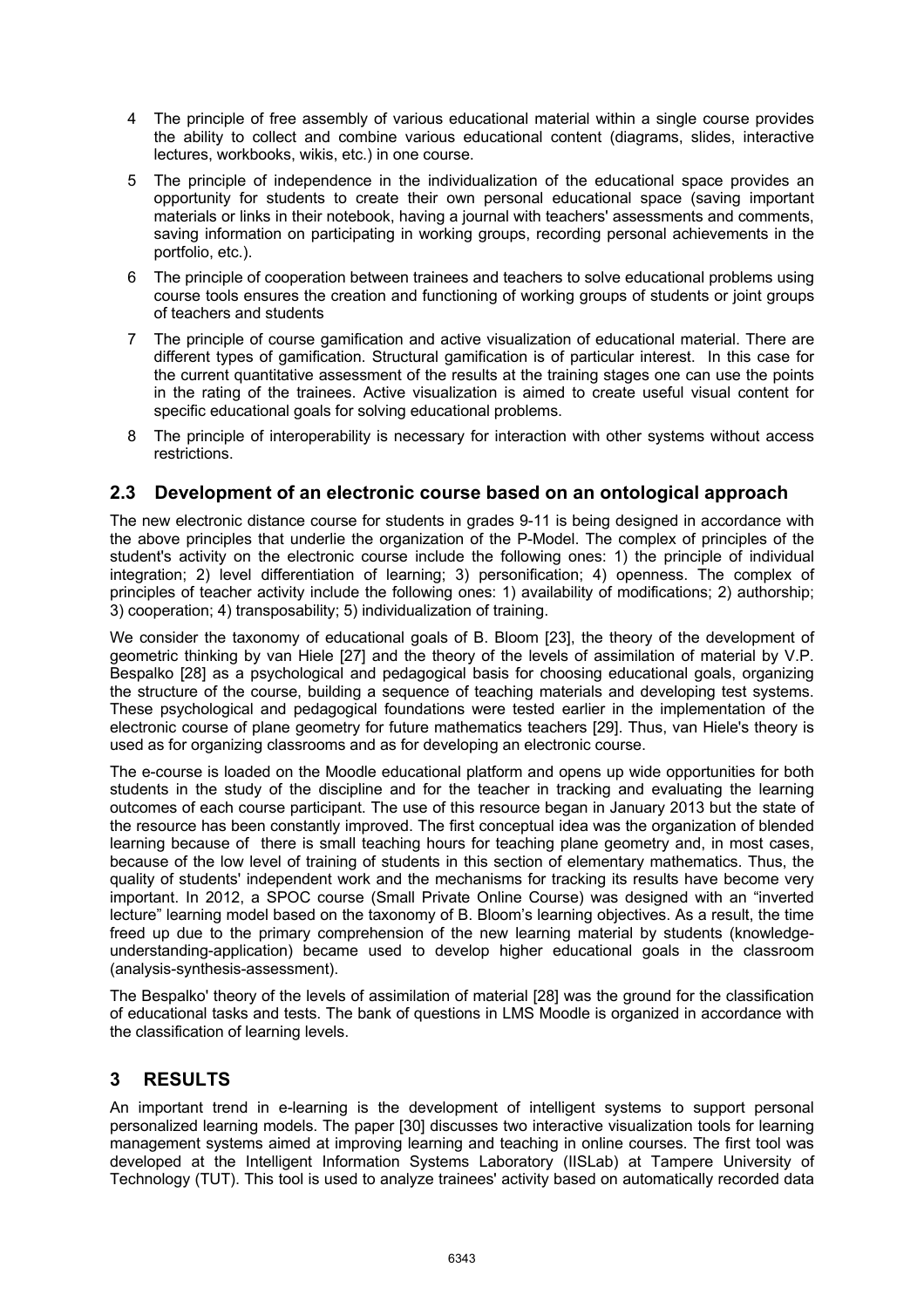from the user's log and to build interactive visualizations. These data provides valuable information about the learning process and student participation in the training course. A second tool, developed at Unitelma Sapienza University, extends the navigation and search functionality of the LMS discussion forum using a thematic paradigm. This tool analyzes the content of the forum and automatically identifies new topics for discussion. These new topics then are included in thematic navigation structure and an interactive search graph. Both tools were developed as plugins for LMS Moodle, but their processes and analysis methods can be adapted to any LMS.

In our opinion, when developing a personalized digital learning model used in a mixed format, one should focus on developing an electronic resource. The digital educational environment itself within the curriculum should stimulate the student to maximize involvement in the subject. This can be facilitated by various methodological techniques and means (gamification, creation of conditions for individual and group creativity, the choice of alternative ways of solving educational problems, etc.).

The e-course is designed to become a system of opportunities for the student. The student can get acquainted with the information in alternative ways (interactive lectures, short video clips, links to external resources, etc.). Student can constantly test his knowledge and skills and also he can improve his results by completing an additional task, re-passing the test. He can deep his knowledge of the subject studying additional interesting materials, recommendations for training on external resources, etc.

The electronic course, on the one hand, provides students with the necessary basic level of subject training, on the other hand, it becomes a creative subject laboratory. The electronic course has confidence and clarity in management, flexibility, and variability [31].

## **3.1 Implementing a personalized digital learning model**

#### *3.1.1 Intelligent knowledge base for teaching*

The originality of the proposed approach is integration as a single model such components as OntoMathEdu math educational ontology; semantic technologies; verification model of educational levels of users. The knowledge about user educational levels allows designing and adjusting the difficulty levels of the studied mathematical concepts.

Because of its educational purposes the OntoMathEdu ontology contains not only mathematical facts about the concepts presented in it, but also information about using these concepts in the educational process [14], [32].

Information about using the concept in the educational process is expressed in ontology with help of two main relations:

- 1 Prerequisite relation. It is a didactic relation, that is, a prerequisite is anything that you need to know or understand first before attempting to learn or understand something new. Concept A is a prerequisite to concept B if, in order to learn B, you must first to learn A.
- 2 The relationship between the concept and the educational level to which the concept belongs.

#### *3.1.2 The system of didactic relations in ensuring the differentiation and personalization of learning*

To implement the principles of consistency and continuity in the study of concepts in the field of geometry, we introduced the concept of educational level and applied it as property to ontology concepts. This property is necessary to organize personalized learning for each student's strengths, needs, skills and level of math training. We can take into account different types of users using OntoMathEdu ontology. The lower the mathematical experience of the user, the more intelligibly and accessible information should be presented for him. The user can independently choose the level of difficulty for studying a given mathematical unit. We develop a recommender system on the basis of this approach.

The educational level of an ontology is a set of concepts of the OntoMathEdu ontology that have certain values of the "educational level" property. The values of this property are defined the school grade. For example, in a Russian school there are grade 7, grade 8, grade 9, profile class 8, profile class 9, additional grade. There are also concepts in the ontology that are not assigned the "educational level" property. Among them, we defined the concepts that using for a more accurate formalization of domain. For example, the "limited part of the plane" concept is necessary in the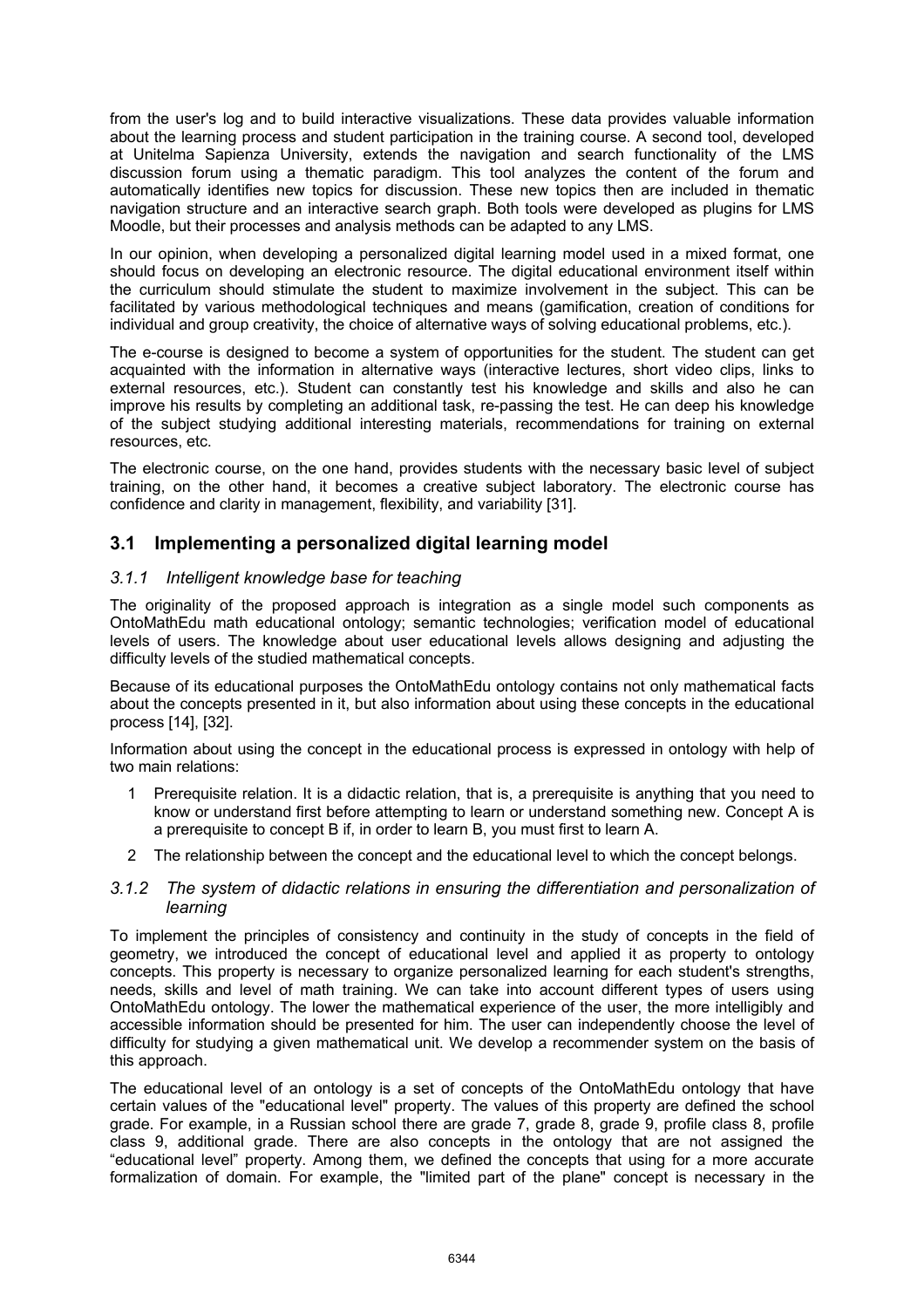ontology for combination of geometric figures that have the areas calculated in plane geometry. Such concepts do not have the "educational level" property.

We distinguish the educational levels of training of students using the "educational level" property in the ontology. For example, the group of concepts with the values <grade 7, grade 8, and 8 profile math class> of the "educational level" property allows selecting concepts corresponding to the level of student training who graduated from the 8 profile math class. This is a new approach in designing an individual digital trajectory for school math learning.

#### *3.1.3 Application of the principles of organization of the P-model for designing e-courses*

The results of designing a course in accordance with the above conceptual ideas for organizing blended learning have shown their effectiveness in various applications.

Increasing the level of geometric thinking was demonstrated by students in the 2018-2019 academic years [33] and increasing the level of activity and cognitive mental states were detected in the 2017- 2018 academic years [34]. Now we are improving the course of plane geometry for students in grades 9-11 of the school. We conducted inquiry among students about applying the technologies of flipped learning, blended learning, management, and self-management of learning [35]. 108 students took part in this inquiry. The analysis of results showed that the overwhelming majority of students are ready to using blended learning. The blended learning format allows involving students who are learned distantly, in didactic communication and to apply effective pedagogical technologies, and also to increase the motivation of students. Within the framework of blended learning, it is possible to implement the principle of "learning in cooperation", joint learning activities, which are considered by modern didactics as one of the main strategies of learning in general and distance learning.

The results obtained showed the relevance and effectiveness of using e-course for teaching in a mixed format with the intelligent OntoMathEdu ontology [23]. The OntoMathEdu ontology allows automatically generating simple questions, and in the future, it will allow developing different recommendation systems with maximally personalizing the training of each student.

For distance learning, there are opportunities to replace the classroom activity of blended learning with a new activity in a distance format. At this stage, we are developing the model of an adaptive course with interactive elements such as three-level interactive lectures (in accordance with Bloom's taxonomy) and multi-level interactive workshops (in accordance with the classification of Bespalko's assimilation levels).

## **4 CONCLUSIONS**

Training on a personalized digital educational platform in both mixed and distance formats, with independent study of educational materials presented in the e-course, and classroom training with a built-in computer experiment (both in lectures and in laboratory classes), excludes the possibility of an experimental and theoretical gap. The difference between this technique and the traditional way of presenting material by giving lectures and then solving problems is that students are active participants in the learning process, in this case, the teacher does not give knowledge in ready form, but he plays the role of a coordinator in the learning process.

The use of the ontological approach in the construction of recommendation systems in education is very promising and ultimately allows to contribute to new achievements in the field of digital education.

### **ACKNOWLEDGEMENTS**

The reported study was funded by RFBR, project number 19-29-14084.

### **REFERENCES**

[1] X. Wei, N. Saab, W. Admiraal, "Assessment of cognitive, behavioral, and affective learning outcomes in massive open online courses: A systematic literature review", *Computers & Education*, vol. 163, no. 104097, 2021. Retrieved from https://doi.org/10.1016/j.compedu.2020.104097.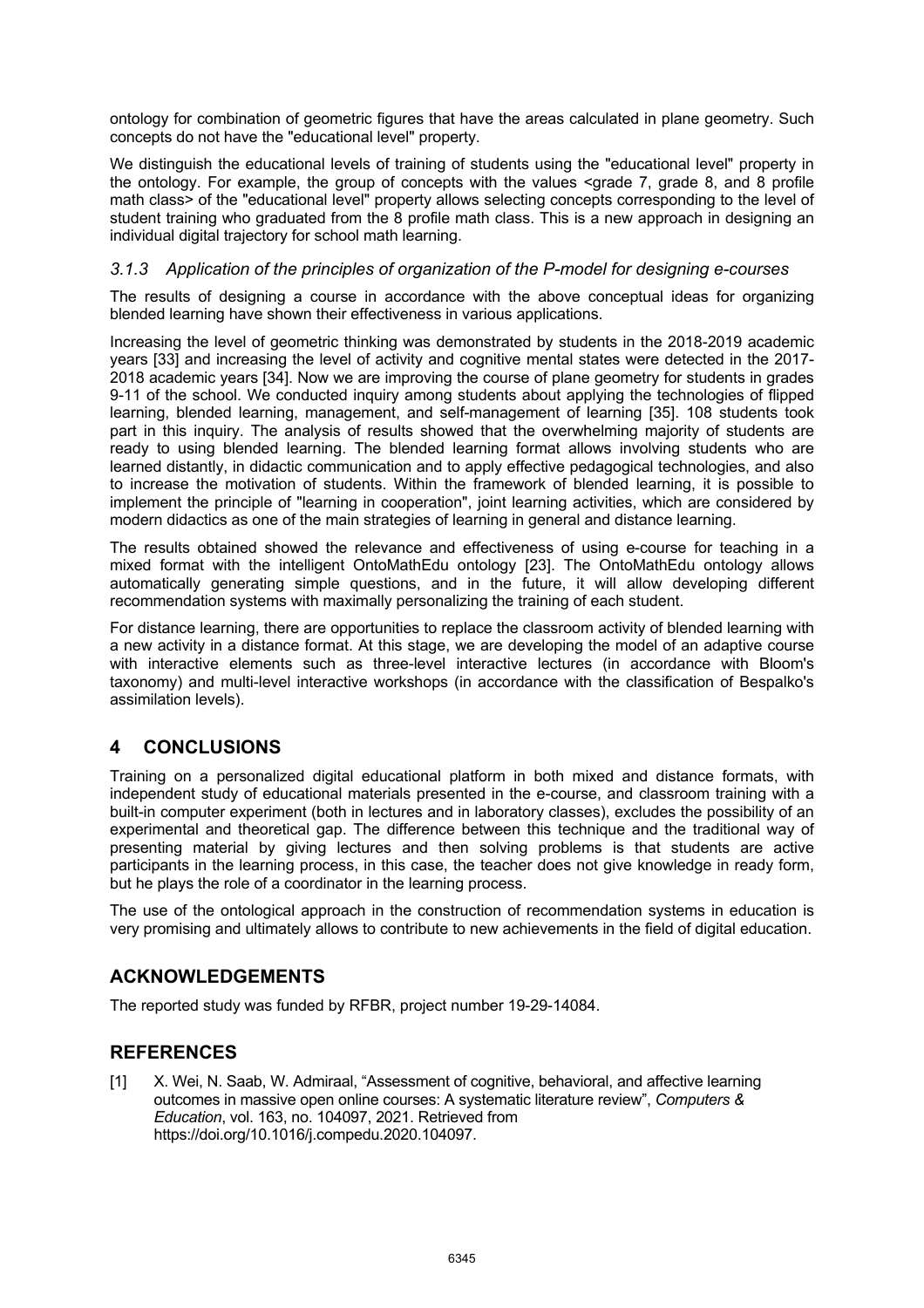- [2] J. Kasch, P. Van Rosmalen, M. Kalz, "Educational scalability in MOOCs: Analyzing instructional designs to find best practices", *Computers & Education*, vol. 161, no. 104054, 2021. Retrieved from https://doi.org/10.1016/j.compedu.2020.104054.
- [3] F.J. Garcia-Penalvo, F.M.S. Pardo, "An updated review of the concept of eLearning". *Tenth anniversary, Education in the Knowledge Society*, vol. 16(1), pp. 119–144. 2015. Retrieved from https://doi.org/10.14201/eks2015161119144/.
- [4] A.V. Orlova, "Problemy motivacii distancionnogo obucheniya na primere analiza onlajn resursov dlya obucheniya shkol'nikov matematike", *Materialy I Mezhdunarodnoj nauchno-prakticheskoj konferencii Gercenovskie chteniya: Psihologicheskie issledovaniya v obrazovanii*, pod obshchej redakciej L.A. Cvetkovoj, E.N. Volkovoj, A.V. Miklyaevoj, pp. 326–333, 2018.
- [5] "O realizacii nacional'noj tekhnologicheskoj iniciativy", *Postanovlenie Pravitel'stva Rossijskoj Federacii* ot 18.04.2016, no. 317, 2016, Retrieved from https://base.garant.ru/71380666/#friends/.
- [6] I.О. Biškupić, S. Lacković, К. Jurina, "Successful and Proactive e-learning Environment Fostered by Teachers' Motivation in Technology Use", *Social and Behavioral Sciences*, vol. 174, рр. 3656– 3662, 2015.
- [7] W.C. Savenye, "Reflections on Developing A Web-based Teaching with Technology Course, Integrated and Holistic Perspectives on Learning", *Instruction and Technology*, pp. 35–60, 2000.
- [8] M.M.F. Pinto, G. Schubring,"The conception and development of textbooks for distance learning courses: a case study of a teacher education course", *ZDM: Mathematics Education*, vol. 50, no. 5, pp. 893–906, 2018. Retrieved from https://link.springer.com/article/10.1007/s11858-018-0955-z.
- [9] I. Jivet, M. Scheffel, M. Schmitz, S. Robbers, M. Specht, H. Drachsler, "From students with love: An empirical study on learner goals, self-regulated learning and sense-making of learning analytics in higher education", *The Internet and Higher Education*, vol. 47, no. 100758, 2020. Retrieved from https://doi.org/10.1016/j.iheduc.2020.100758.
- [10] Z. Sun, K. Xie, "How do students prepare in the pre-class setting of a flipped undergraduate math course? A latent profile analysis of learning behavior and the impact of achievement goals", *The Internet and Higher Education*, vol. 46, no. 100731, 2020. Retrieved from https://doi.org/10.1016/j.iheduc.2020.100731.
- [11] I. Blau, T. Shamir-Inbal, O. Avdiel, "How does the pedagogical design of a technology-enhanced collaborative academic course promote digital literacies, self-regulation, and perceived learning of students?", *The Internet and Higher Education*, vol. 45, no. 100722, 2020, ISSN 1096-7516. Retrieved from https://doi.org/10.1016/j.iheduc.2019.100722.
- [12] A. Elizarov, A. Kirillovich, E. Lipachev, O. Nevzorova, "Semantic Formula Search in Digital Mathematical Libraries", *Proceedings of Second Russia and Pacific Conference on Computer Technology and Applications* (RPC 2017), 2017, pp. 39–43.
- [13] T. My Hang Vu, P. Tchounikine, "Supporting teacher scripting with an ontological model of tasktechnique content knowledge", *Computers & Education*, vol. 163, no. 104098, ISSN 0360-1315, 2021. Retrieved from https://doi.org/10.1016/j.compedu.2020.104098.
- [14] L. Shakirova, M. Falileeva, A. Kirillovich, E. Lipachev, O. Nevzorova, V. Nevzorov, "Modeling and evaluation of the mathematical educational ontology", *CEUR Workshop Proceedings, v*ol. 2543, pp. 305–319, 2020.
- [15] A. Kirillovich, O. Nevzorova, M. Falileeva, E. Lipachev, L. Shakirova, "OntomathEdu: A Linguistically Grounded Educational Mathematical Ontology", *Intelligent Computer Mathematics. CICM 2020*. *Lecture Notes in Computer Science*, vol. 12236, pp.157–172. Retrieved from http://doi-org-443.webvpn.fjmu.edu.cn/10.1007/978-3-030-53518-6\_10.
- [16] A.R. Kutyanin, "Rekomendatel'nye sistemy: obzor osnovnyh postanovok i rezul'tatov", *Intellektual'nye sistemy. Teoriya i prilozheniya*, vol. 21, no. 4, pp. 18–30, 2017.
- [17] C. Rivera, A. Tapia-Leon, S. Luján-Mora, "Recommendation Systems in Education: A Systematic Mapping Study", Á. Rocha and T. Guarda (eds.), Proceedings of the International Conference on Information Technology & Systems (ICITS 2018), *Advances in Intelligent Systems and Computing*, vol. 721, 2018. Retrieved from https://doi.org/10.1007/978-3-319-73450-7\_89.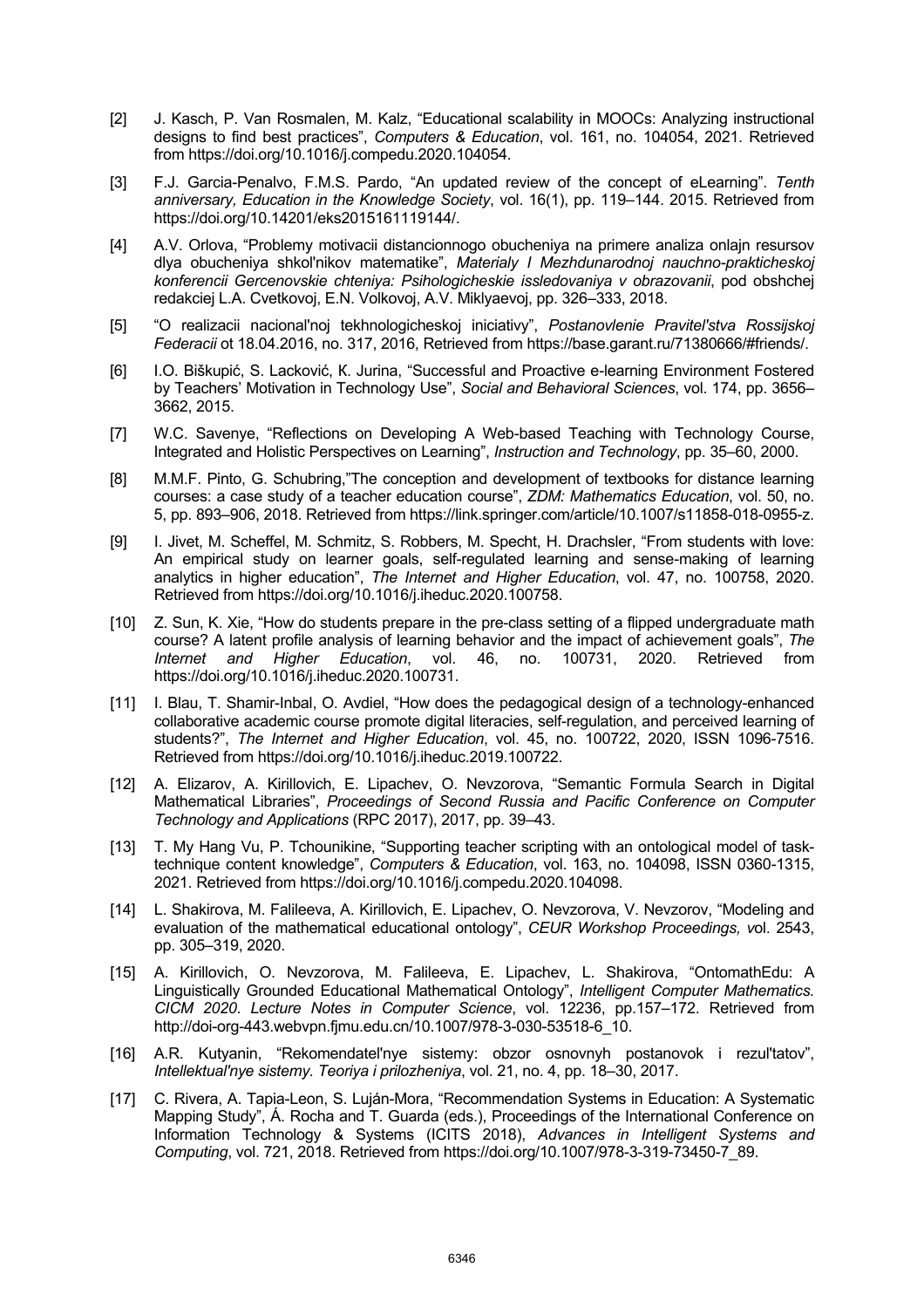- [18] J. Cho, E.Y. Kang, "Personalized curriculum recommender system based on hybrid filtering", *Lecture Notes in Artificial Intelligence and Lecture Notes in Bioinformatics, LNCS*, vol. 6483, pp. 62–71, 2010.
- [19] M.J. Ibarra, C., Serrano, Á.F. Navarro, "Recommender system to identify students with learning deficiencies in assessments", International Symposium on Computers in Education, SIIE 2016, *Learning Analytics Technologies*, рр.1–6, 2016.
- [20] O. Zaiane, "Building a recommender agent for e learning systems", *Computers in Education*, Citeulike. Org, pp. 55–59.
- [21] J. Zhou, T. Luo, H. Lin, "A novel recommendation system with collective intelligence", *2nd Symposium on Web Society, SWS 2010*, рр. 151–157, 2010.
- [22] V.I. Blinov, M.V. Dulinov, E.YU. Esenina, I.S. Sergeev, *Proekt didakticheskoj koncepcii cifrovogo professional'nogo obrazovaniya i obucheniya*. Moskva: Izdatel'stvo «Pero», 72 p., 2019.
- [23] L. Shakirova, M. Falileeva, A. Kirillovich, "Problems and Solutions in the Design of Formal Taxonomy of Concepts of Geometry", *13th International Technology, Education and Development Conference (INTED2019),* Valencia, Spain, March 11th–13th, 2019. IATED, pp. 6793–6801, 2019. Retrieved from https://library.iated.org/view/SHAKIROVA2019PRO.
- [24] O. Nevzorova, L. Shakirova, M. Falileeva, A. Kirillovich, E. Lipachev, "OntoMathEdu Educational Mathematical Ontology: Annotation of Concepts", *CEUR Workshop Proceedings*, vol. 2648, pp. 157–168, 2020. Retrieved from http://ceur-ws.org/Vol-2648/paper13.pdf.
- [25] M.V. Falileeva, L.R. Shakirova, S.H. Nurutdinov, "Principy proektirovaniya elektronnogo kursa matematiki dlya uchashchihsya starshih klassov", *Perspektivy i prioritety pedagogicheskogo obrazovaniya v epohu transformacij, vybora i vyzovov*: sb. nauch. trudov VI Virtual'nogo Mezhdunarodnogo foruma po pedagogicheskomu obrazovaniyu, 2020, vol. IV, pp. 158–163.
- [26] Cifrovoj obrazovatel'nyj resurs «*YAKlass*». Retrieved from https://www.yaklass.ru/.
- [27] A.E. Dyupina, M.V. Falileeva, "Metodika organizacii SPOC kursa po obucheniyu planimetrii budushchih uchitelej matematiki", *Elektronnye biblioteki*, Tematicheskij vypusk «Matematicheskoe obrazovanie v shkole i vuze», vol. 23, no. 3, 2020, pp. 49–56.
- [28] V.P. Bespal'ko, *Slagaemye pedagogicheskoj tekhnologii.* Moskva: Pedagogika, 1989, 192 p.
- [29] M.V.Falileeva, A.E. Dyupina, "Obuchenie kursu «Elementarnaya matematika» s ispol'zovaniem programmy GeoGebra", *Prepodavanie matematiki i komp'yuternyh nauk v vysshej shkole*: materialy Mezhdunar. nauch.-metod. konf.,2017, pp. 88–92. Retrieved from https://elibrary.ru/item.asp?id =29943037.
- [30] K. Kuosa, D. Distante, A. Tervakari, "Interactive Visualization Tools to Improve Learning and Teaching in Online Learning Environments", *International Journal of Distance Education Technologies*, vol. 14, no.1, pp. 1–21, 2016.
- [31] M.V. Falileeva, L.R. Shakirova, A.E. Dyupina, S.H. Nurutdinov, "Osobennosti proektirovaniya elektronnogo kursa dlya smeshannogo obucheniya v shkole i vuze", *Teoriya i praktika informatizacii obrazovaniya: vnedrenie rezul'tatov i perspektivy razvitiya*: sb. nauch. trudov yubilejnoj Mezhdunarodnoj nauchno-prakticheskoj konferencii, posvyashchennoj 35-letiyu stanovleniya informatizacii otechestvennogo obrazovaniya (g. Moskva, 19 dekabrya 2019 g.), pod obshch. red. I.V. Robert, Moskva: Izdatel'stvo SGU, pp. 673–684, 2020.
- [32] L.R. Shakirova, M.V. Falileeva., A.V. Kirillovich, E.K. Lipachev, O.A. Nevzorova, V.N. Nevzorov, "Obrazovatel'naya matematicheskaya ontologiya OntoMathEdu: struktura i otnosheniya", *Nauchnyj servis v seti Internet*: trudy XXI Vserossijskoj nauchnoj konferencii (23-28 sentyabrya 2019 g., g. Novorossijsk), Moskva: IPMim. M.V.Keldysha, pp. 653–661, 2019.
- [33] M.V. Falileeva, A.E. Dyupina, "Razvitie geometricheskogo myshleniya obuchayushchihsya v usloviyah smeshannogo obucheniya", *Nauka. Informatizaciya. Tekhnologii. Obrazovanie*. Materialy XIII mezhdunarodnoj nauchno-prakticheskoj konferencii, Ekaterinburg, 24-28 fevralya 2020 g., Ekaterinburg: RGPPU, pp.391–399, 2020.